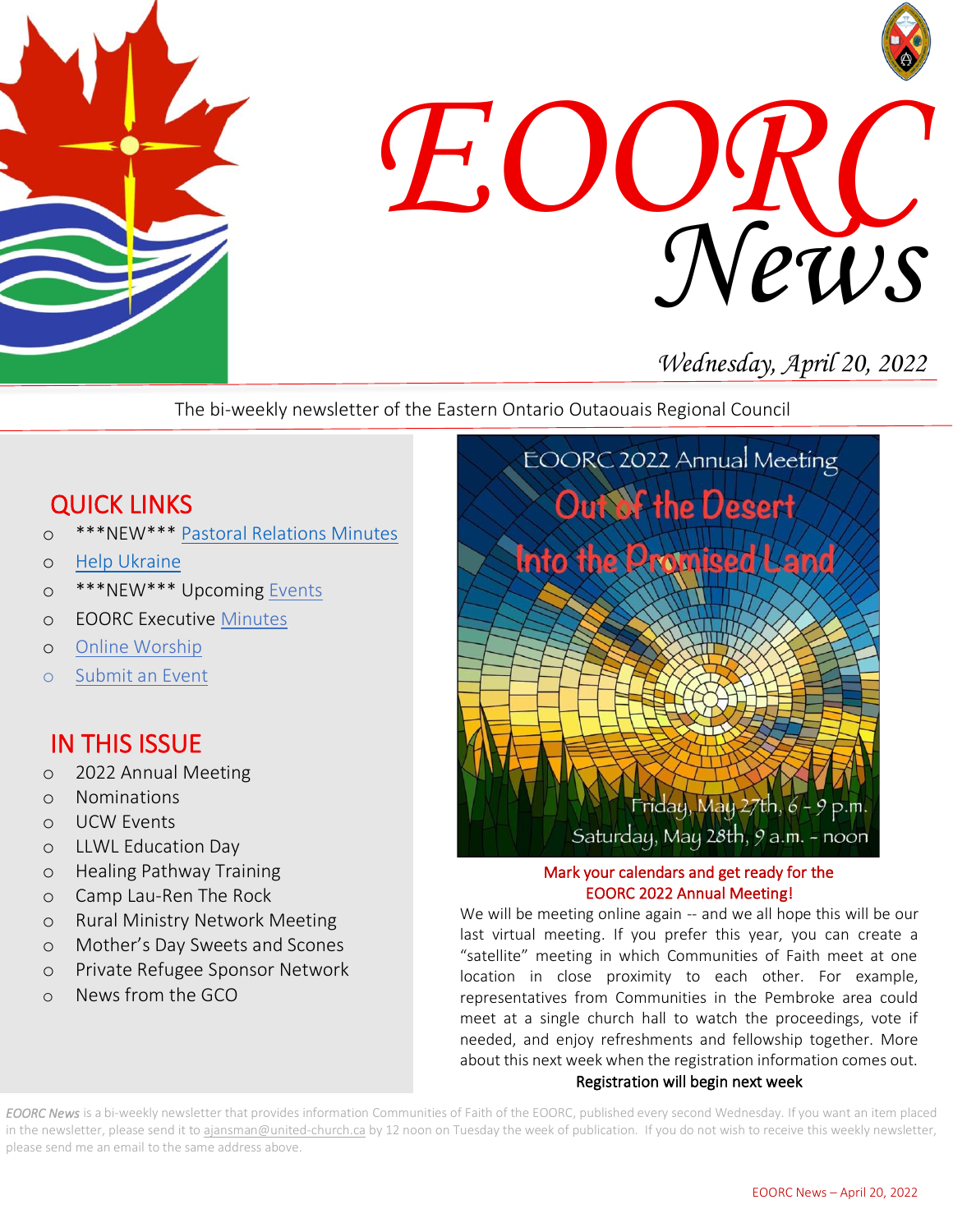The Nominations Team is looking for Joyful and Excited people to be part of the new age of the United Church of Canada. Please consider the following opportunities:

- Two Commissioners to GC44. This year's GC 44 is online and we can help if you are in a rural area and have technology needs. Please let us know ASAP; deadline is May 15, 2022.
- Three members on the Nomination Team; new blood brings a new group of fun people to work together on the various teams in EOORC.
- Two members for the Executive
- President Elect (lay or ordered) who have a passion for the United Church and would like to be involved in the direction in which we are moving
- One member for the Communications Leadership Team

More information and forms can be found [HERE.](https://eoorc.ca/resources/opportunities-to-serve-nominations/)







Proposals on Supporting Rural and Smaller Communities of Faith and Designated Lay Ministry Thursday, April  $28^{th}$  4 – 5 p.m. [Register](https://www.eventbrite.ca/e/ucrmn-zoom-conversation-about-gs-128-gce06-proposals-tickets-310130928957) [More Information](https://mailchi.mp/38cea9cb4517/summer-newsletter-from-ucrmn-11475810?e=50152d7ace)

*EOORC News* is a bi-weekly newsletter that provides information Communities of Faith of the EOORC, published every second Wednesday. If you want an item placed in the newsletter, please send it to [ajansman@united-church.ca](mailto:ajansman@united-church.ca) by 12 noon on Tuesday the week of publication. If you do not wish to receive this weekly newsletter, please send me an email to the same address above.